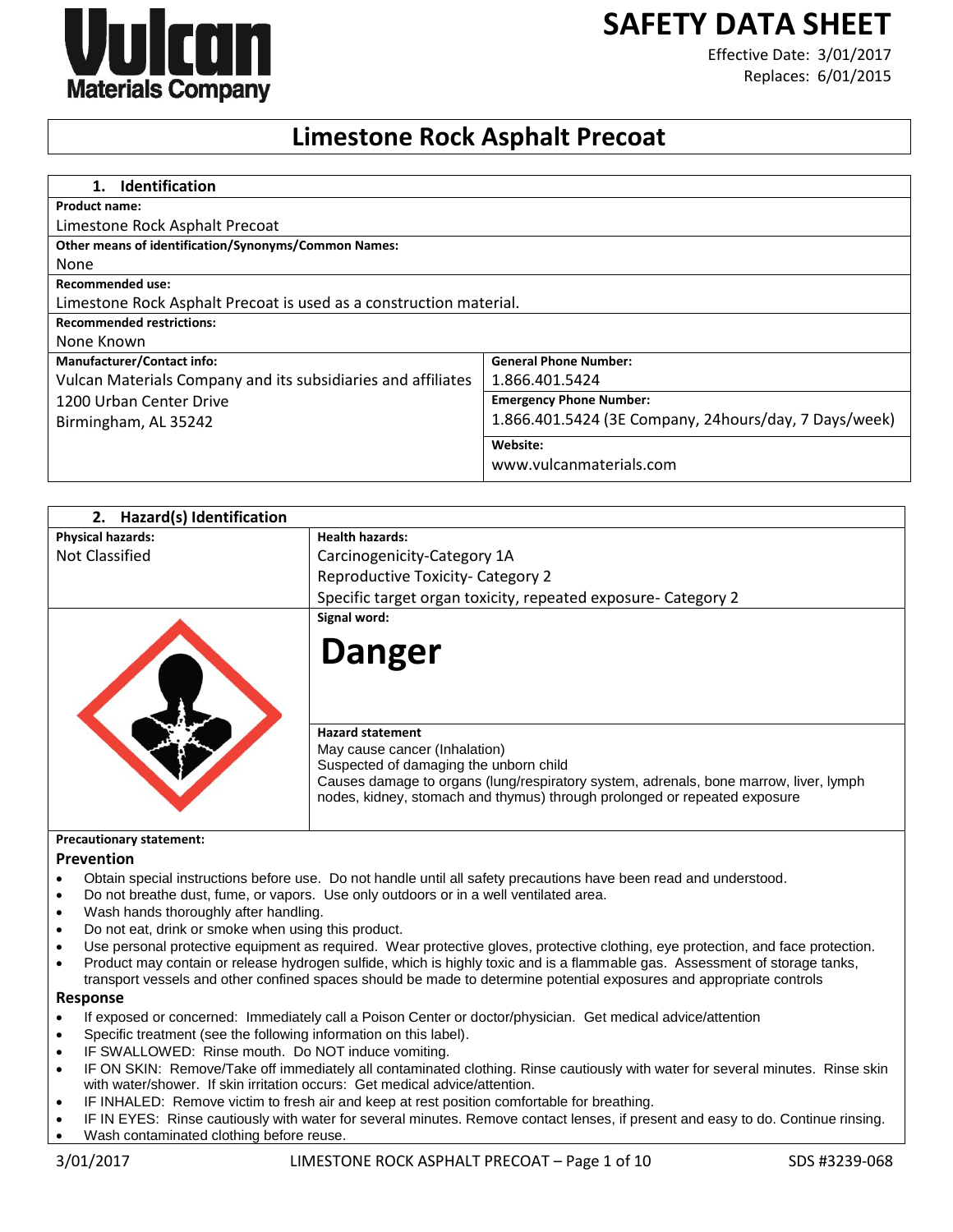### **Storage**

Store in a well ventilated place.

### **Disposal**

Dispose of contents/container in accordance with all local, regional, national, and international regulations.

**Supplemental information:**

Limestone Rock Asphalt Precoat products contain aggregate, a naturally occurring mineral complex with varying quantities of quartz (crystalline silica). Respirable Crystalline Silica (RCS) may cause cancer. Hardened Limestone Rock Asphalt Precoat products may be subjected to various natural or mechanical forces that produce small particles (dust) which may contain respirable crystalline silica (particles less than 10 micrometers in aerodynamic diameter). Repeated inhalation of respirable crystalline silica (quartz) may cause lung cancer according to IARC, NTP; ACGIH states that it is a suspected cause of cancer.

# **3. Composition/information on ingredients**

| <b>Chemical name</b>                                                                                 | <b>CAS number</b> | %        |
|------------------------------------------------------------------------------------------------------|-------------------|----------|
| Limestone                                                                                            | 1317-65-3         | 53-98    |
| Quartz (crystalline silica)                                                                          | 14808-60-7        | >1       |
| Native Asphalt Bitumen                                                                               | 8052-42-4         | $5 - 7$  |
| Traprock                                                                                             | Mixture           | $0 - 40$ |
| Fluxing Agent (asphalt cement, light<br>catalytic-cracked petroleum distillate,<br>and aromatic oil) | Mixture           | $\leq 4$ |
| Water                                                                                                | 7732-18-5         | ≤3       |
| Additives                                                                                            | Mixture           | $<$ 1    |

# **4. First-aid measures**

**Inhalation:**

Remove person to fresh air. Dust in throat and nasal passages should clear spontaneously. Contact a physician if irritation persists or if breathing is difficult. If lung irritation persists or later develops, contact a physician. If not breathing, initiate rescue breathing, give oxygen by trained personnel and get immediate medical attention. Do not attempt to rescue victim from confined spaces without adequate protective equipment.

**Eyes:**

Immediately flush eye(s) with plenty of clean water for at least 15 minutes, while holding the eyelid(s) open. Occasionally lift the eyelid(s) to ensure thorough rinsing. Beyond flushing, do not attempt to remove material from eye(s). Contact a physician if irritation persists or later develops.

**Skin:**

Clean exposed skin with soap or mild detergent and large amounts of water until all material is removed from the skin. Do not use solvents or thinners to remove material from skin. Get medical attention if irritation develops or persists. **Ingestion:**

If swallowed, do not induce vomiting. Drink a large volume of water and get immediate medical attention. Never give anything by mouth to an unconscious person. If vomiting occurs, keep head lower than hips to prevent aspiration.

# **Most important symptoms/effects, acute and delayed:**

Emissions from the material may have an unpleasant odor and may cause moderate to severe irritation of the mucous membranes and upper respiratory tract, headaches, nausea and dizziness. Toxic hydrogen sulfide gas may be released. Do not depend upon sense of smell for warning of overexposure, since the gas causes rapid olfactory fatigue which deadens the sense of smell at levels as low as 50 ppm. Unconsciousness and asphyxiation may occur in poorly ventilated or confined spaces. See Section 11 for additional information.

Dust from hardened, dry product may irritate the eyes, skin, and respiratory tract. Breathing respirable crystalline silicacontaining dust for prolonged periods in the workplace can cause lung damage and a lung disease called silicosis. Symptoms of silicosis may include (but are not limited to) shortness of breath, difficulty breathing with or without exertion; coughing; diminished work capacity; diminished chest expansion; reduction of lung volume; right heart enlargement and/or failure.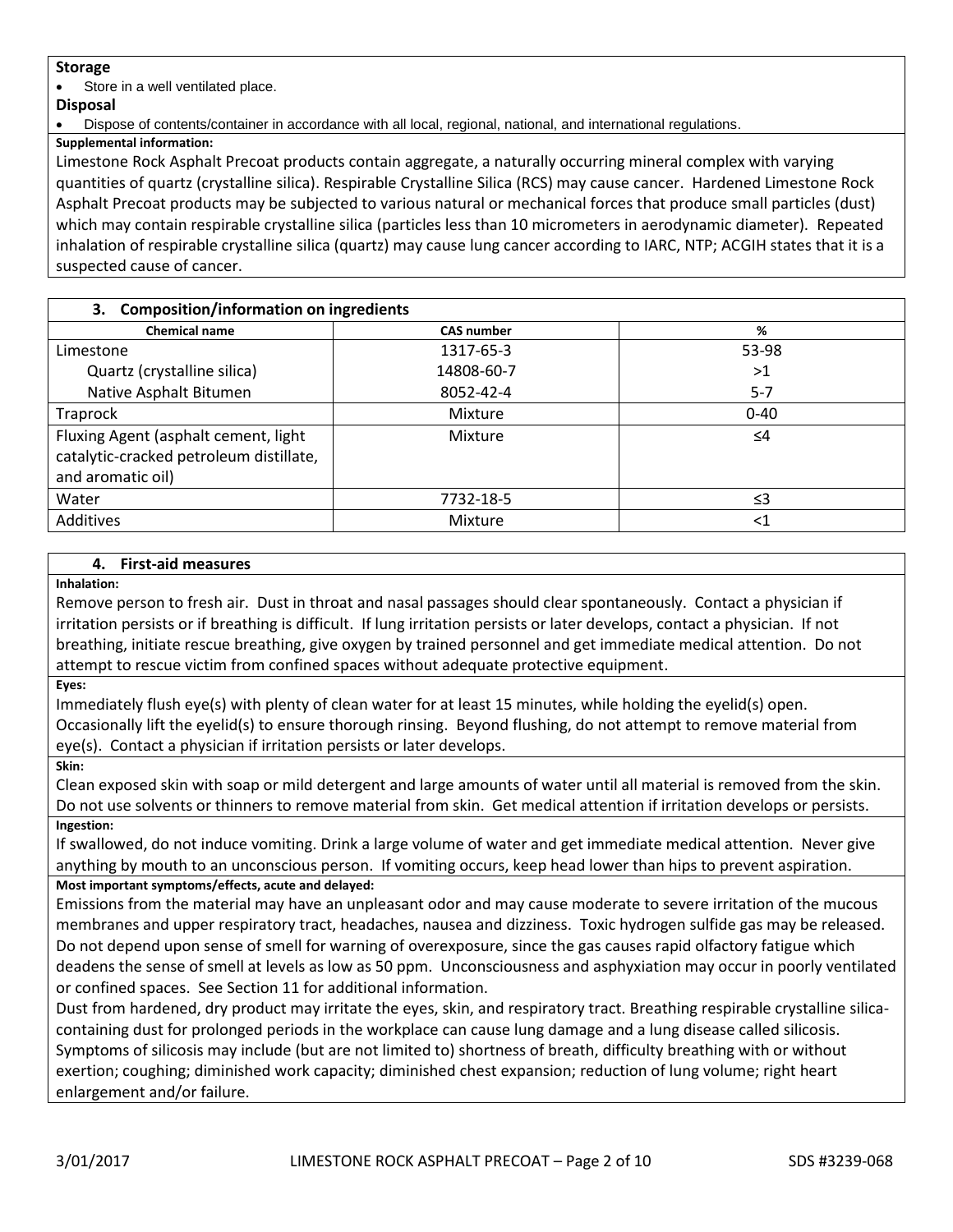#### **Indication of immediate medical attention and special treatment needed:**

In general, emesis induction is unnecessary in high viscosity, low volatility products. Inhalation exposure of hydrogen sulfide may result in pulmonary congestion. Patients may be predisposed to pneumonia during convalescence, and should be kept under observation. Contact a Poison Center for additional treatment information.

Not all individuals with silicosis will exhibit symptoms of the disease. However, silicosis can be progressive and symptoms can appear even years after exposures have ceased. Persons with silicosis have an increased risk of pulmonary tuberculosis infection.

# **For emergencies contact 3E Company at 1.866.401.5424 (24 hours/day, 7 days/week).**

#### **5. Fire-fighting measures**

#### **Suitable extinguishing media:**

Agents approved for Class B hazards (e.g., dry chemical, carbon dioxide, halogenated agents, foam, and steam) and water fog.

#### **Unsuitable extinguishing media:**

Avoid use of straight-stream water. Adding water to hot asphalt presents an explosion hazard.

### **Specific hazards arising from the chemical:**

Do not heat above flash point. Fumes/vapors can explode when concentrated in an enclosed environment and supplied with an ignition source. Never weld or use a cutting torch or open flame on a full, partially full or empty bin, hopper, or other container that holds or has held asphaltic material unless precautions are taken to prevent explosion. WARNING: Hydrogen sulfide ( $H_2S$ ) and other hazardous gases/vapors may evolve and collect in the headspace of storage tanks or other enclosed vessels, and can create an explosive, toxic, or oxygen deficient atmosphere.  $H_2S$  gas is extremely flammable and can explode if an ignition source is provided. See Section 11 for health effects of  $H_2S$  gas.

**Special protective equipment and precautions for firefighters:**

Avoid breathing irritating and potentially toxic fumes, including hydrogen sulfide gas. Firefighters should wear NIOSH/MSHA approved positive pressure breathing apparatus (SCBA) with full face mask and full protective equipment.

**Fire-fighting equipment/instructions:**

Adding water to hot asphalt presents an explosion hazard.

**Specific methods:**

Use water spray to keep fire-exposed containers cool.

#### **6. Accidental release measures**

#### **Personal precautions, protective equipment and emergency procedures:**

Ventilate area and avoid emission inhalation or skin contact by using appropriate precautions outlined in this SDS (see Section 8). Keep all sources of ignition at least 50 feet away. Prevent materials from entering streams, drainages, or sewers. Spills entering surface waters or sewers entering/leading to surface waters must be reported to the National Response Center 1-800-424-8802. Based on volume and use, components of this product may be subject to reporting requirements of Title III of SARA, 1986, and 40 CFR 372.

# **For emergencies, contact 3E Company at 1-866-401-5424 (24 hours/day, 7 days/week)**.

**Environmental precautions:**

Stop leak and contain spilled material with sand, aggregate fines, or other inert adsorbent. Collect adsorbed product and clean up materials in appropriate container for proper disposal. Notify proper authorities.

#### **Methods and materials for containment and cleaning up:**

Contact the asphalt plant to determine feasibility of recycling material. Dispose of waste materials in accordance with applicable federal, state and local laws and regulations.

# **7. Handling and storage**

#### **Precautions for safe handling:**

Follow personal protection and protective controls set forth in Section 8 of this SDS when handling this product. If personnel must enter a tank or other confined space that contained this material, follow the OSHA Confined Space Entry Program as specified in 29 CFR 1910.146. Do not store near food, beverages or smoking materials. Avoid personal contact with heated material. Respirable crystalline silica-containing dust may be generated when hardened asphalt mix is subjected to mechanical forces, such as demolition work, surface treatment (sanding, grooving, chiseling, etc.), and/or recycling of pavement.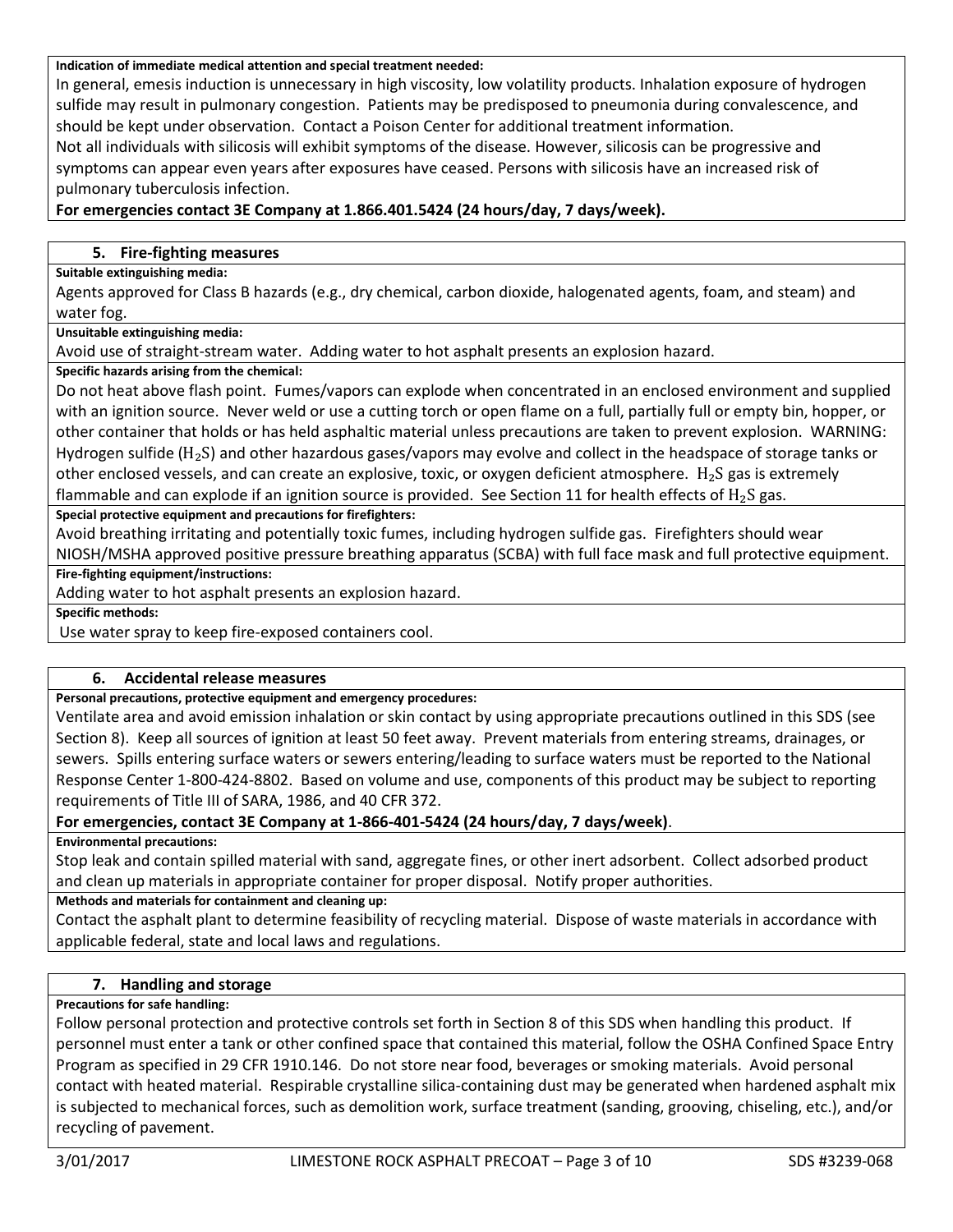Do not attempt to clean empty containers since residue is difficult to remove. Do not pressurize, cut, weld, braze, solder, drill, grind or expose such containers to heat, flame, sparks, static electricity, or other sources of ignition as they may explode and cause injury or death.

Tripping accidents have occurred because of asphalt buildup on bottoms of shoes and boots; buildup should be removed regularly to prevent such accidents. Do not use solvents or thinners to clean footwear.

**Conditions for safe storage, including any incompatibilities:**

Store away from all ignition sources and open flames in accordance with applicable laws and regulations.

Vapors containing hydrogen sulfide may accumulate during storage or transport of asphaltic materials. When

petroleum asphalt products are heated, potentially irritating emissions (fumes, mists, and vapors) may be released.

# **8. Exposure controls/personal protection**

#### **Legend:**

NE = Not Established; PEL = Permissible Exposure Limit; TLV = Threshold Limit Value; REL = Recommended Exposure Limit; STEL= Short Term Exposure Limit; OSHA = Occupational Safety and Health Administration; MSHA = Mine Safety and Health Administration; NIOSH = National Institute for Occupational Safety and Health; ACGIH = American Conference of Governmental Industrial Hygienists

|                                                                              | OSHA/MSHA                                                                                                                                        | <b>ACGIH</b>                                                                           | <b>NIOSH</b>                                                                   |
|------------------------------------------------------------------------------|--------------------------------------------------------------------------------------------------------------------------------------------------|----------------------------------------------------------------------------------------|--------------------------------------------------------------------------------|
| Component                                                                    | <b>PEL</b>                                                                                                                                       | <b>TLV</b>                                                                             | <b>REL</b>                                                                     |
| <b>Asphalt Fumes</b>                                                         | <b>NE</b>                                                                                                                                        | $0.5 \text{ mg/m}^3$ (as benzene-soluble<br>aerosol)                                   | Ceiling 5 ppm                                                                  |
| Limestone (Calcium Carbonate)                                                | 15 mg/m <sup>3</sup> (total dust)<br>5 mg/m <sup>3</sup> (respirable fraction)                                                                   | 10 mg/m $3$ (total dust as Calcium<br>Carbonate)                                       | 15 mg/m <sup>3</sup> (total dust)<br>5 mg/m <sup>3</sup> (respirable fraction) |
| Particulates not otherwise classified                                        | 15 mg/m <sup>3</sup> (total dust)<br>5 mg/m <sup>3</sup> (respirable fraction)                                                                   | 10 mg/m <sup>3</sup> (inhalable fraction)<br>3 mg/m <sup>3</sup> (respirable fraction) | <b>NE</b>                                                                      |
| Respirable dust containing silica                                            | 10 mg/m <sup>3</sup> ÷ (% silica + 2)                                                                                                            | Use Respirable Silica TLV                                                              | Use Respirable Silica TLV                                                      |
| Total dust containing silica                                                 | MSHA: 30 mg/m <sup>3</sup> ÷ (% silica + 3)                                                                                                      | <b>NE</b>                                                                              | <b>NE</b>                                                                      |
| Respirable Crystalline Silica (quartz)                                       | OSHA: 0.05 mg/m <sup>3</sup> (PEL)<br>OSHA: 0.025 mg/m <sup>3</sup> (Action Level)<br>MSHA: Use Respirable Dust<br>containing Silica PEL (above) | 0.025 mg/m <sup>3</sup>                                                                | $0.05 \,\mathrm{mg/m^3}$                                                       |
| Respirable Tridymite and Cristobalite<br>(other forms of crystalline silica) | OSHA: Use respirable crystalline<br>silica PEL<br>MSHA: 1/2 of respirable dust<br>containing silica PEL                                          | 0.025 mg/m <sup>3</sup>                                                                | 0.05 mg/m <sup>3</sup>                                                         |
| Ammonia (NH <sub>3</sub> )                                                   | 50 ppm                                                                                                                                           | 25 ppm<br>STEL 35 ppm                                                                  | 25 ppm<br>Ceiling 35 ppm                                                       |
| Carbon Monoxide (CO)                                                         | 50 ppm                                                                                                                                           | 25 ppm                                                                                 | 35 ppm<br>Ceiling 200 ppm                                                      |
| Hydrogen Sulfide (H <sub>2</sub> S)                                          | Ceiling 20 ppm                                                                                                                                   | 10 ppm<br>STEL 15 ppm                                                                  | Ceiling 10 ppm                                                                 |
| Nitrogen Dioxide (NO2)                                                       | Ceiling 5 ppm                                                                                                                                    | 3 ppm<br>STEL 5 ppm                                                                    | STEL 1 ppm                                                                     |
| Ozone (O <sub>3</sub> )                                                      | $0.1$ ppm                                                                                                                                        | $0.05$ ppm                                                                             | Ceiling 0.1 ppm                                                                |
| Sulfur Dioxide (SO <sub>2</sub> )                                            | 5 ppm                                                                                                                                            | STEL 0.25 ppm                                                                          | 2 ppm<br>STEL 5 ppm                                                            |
| <b>Exposure Guidelines:</b>                                                  |                                                                                                                                                  |                                                                                        |                                                                                |

Workers should station themselves on the upwind side of asphalt emissions when possible. It is recommended that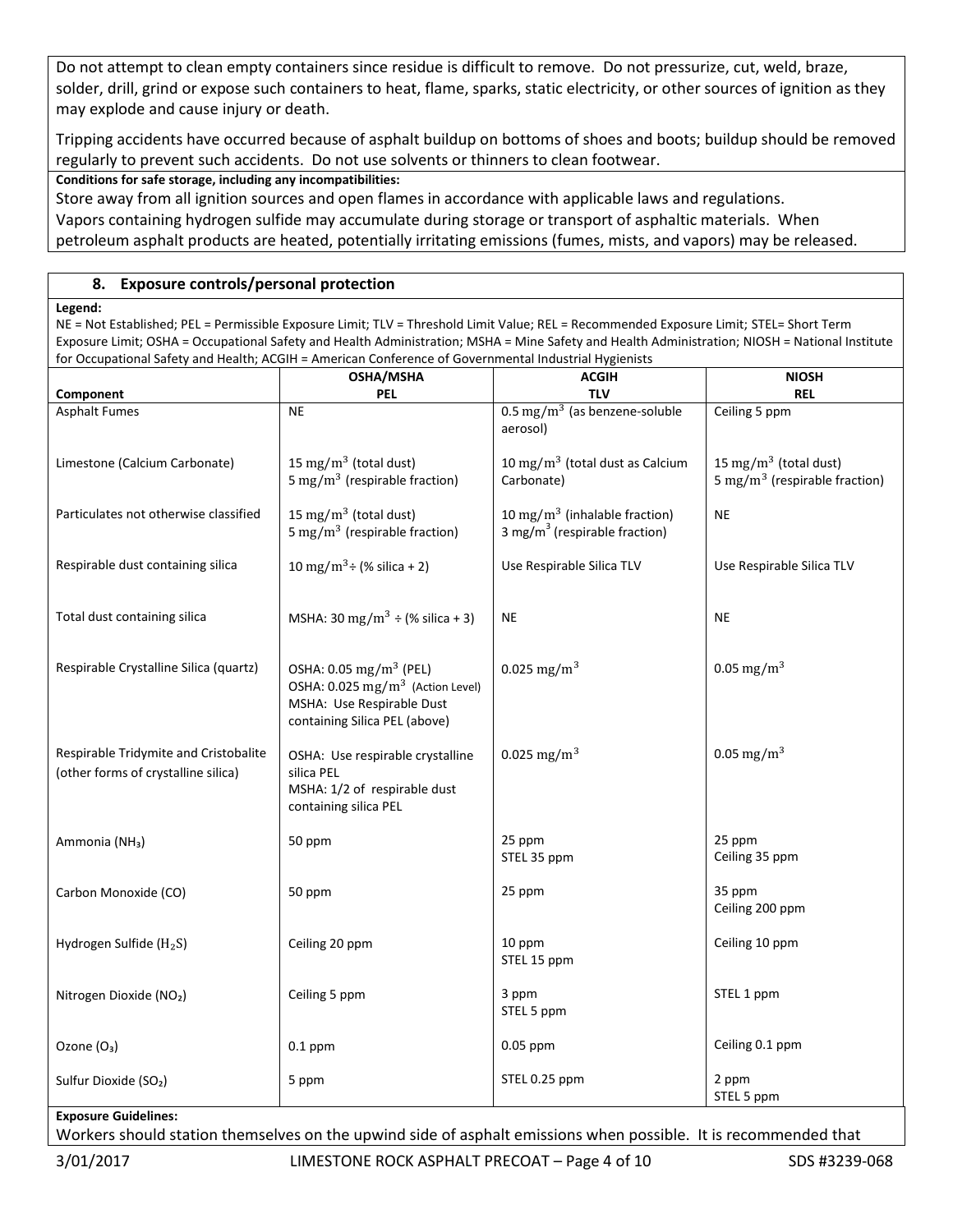asphalt emissions be monitored regularly to determine exposure levels. Total dust containing silica, respirable silicacontaining dust and respirable crystalline silica (quartz) levels should be monitored regularly to determine worker exposure levels. Exposure levels in excess of allowable exposure limits should be reduced by all feasible engineering controls, including (but not limited to) wet suppression, ventilation, process enclosure, and enclosed employee workstations.

Wash hands before eating, drinking, smoking and/or using toilet facilities. A clean water supply for emergency first aid and washing facilities should be readily available. Laundering clothing between uses is recommended.

# **Engineering Controls:**

General dilution or local exhaust ventilation is required to maintain exposures below appropriate exposure limits. Use only in well-ventilated areas. Activities with dried/hardened product that generate dust require the use of general ventilation, local exhaust and/or wet suppression methods to maintain exposures below appropriate exposure limits.

### **Eye Protection:**

Safety glasses with side shields should be worn as minimum protection at ambient temperatures. Contact lens should not be worn when eye contact with product is possible.

# **Skin Protection (Protective Gloves/Clothing):**

Avoid skin contact with material by wearing impervious gloves and protective clothing. With product at ambient temperatures, use disposable nitrile, neoprene or butyl rubber material. When handling hot material, use heat-resistant gloves. Use insulated, heat-resistant clothing as necessary.

# **Respiratory Protection:**

Not expected to be necessary under normal use and working conditions. All respirators must be NIOSH-approved for the exposure levels present. (See NIOSH Respirator Selection Guide). The need for respiratory protection should be evaluated by a qualified safety and health professional. For air-contaminant concentrations which exceed or are likely to exceed applicable exposure limits, use a NIOSH-approved, contaminant-specific, air purifying respirator. If such conditions are sufficiently high that the air-purifying respirator is inadequate, or if oxygen adequate to sustain life is not present, use a positive-pressure, self-contained breathing apparatus. Activities that generate dust require the use of an appropriate dust respirator where dust levels exceed or are likely to exceed allowable exposure limits. For respirable silica-containing dust levels that exceed or are likely to exceed an 8-hour time-weighted average (TWA) of 0.25  $\rm mg/m^3$ , a high efficiency particulate filter respirator must be worn at a minimum; however, if respirable silica-containing dust levels exceed or are likely to exceed an 8-hour TWA of 1.25  $\rm mg/m^3$  an air-purifying, full-face respirator or equivalent is required. Respirator use must comply with applicable MSHA (42 CFR 84) or OSHA (29 CFR 1910.134) standards, which include provisions for a user training program, respirator inspection, repair and cleaning, respirator fit testing, medical surveillance and other requirements.

| 9. Physical and chemical properties     |                                          |                                               |
|-----------------------------------------|------------------------------------------|-----------------------------------------------|
| Appearance:                             |                                          |                                               |
| Black, viscous, granular.               |                                          |                                               |
| Odor:                                   | PH:                                      | <b>Decomposition temperature:</b>             |
| Petroleum odor.                         | Not applicable                           | Not applicable                                |
| Melting point/freezing point:           | Initial boiling point and boiling range: | Flash point:                                  |
| $100 - 135$ °F                          | 470°C                                    | Product: Not available                        |
|                                         |                                          | Asphalt Cement: >425°F                        |
|                                         |                                          | Light Catalytic Cracked Petroleum             |
|                                         |                                          | Distillate: 165° - 222°F (PM)                 |
| <b>Evaporation rate:</b>                | Flammability:                            | Upper/lower flammability or explosive limits: |
| Not applicable                          | Not applicable                           | Product: Not available                        |
|                                         |                                          | Asphalt Cement: LEL: 0.9; UEL: 7              |
|                                         |                                          | Light Catalytic Cracked Distillates:          |
|                                         |                                          | LEL:0.9; UEL 6                                |
| Vapor pressure:                         | Vapor density:                           | Solubility:                                   |
| Not applicable                          | >1                                       | Negligible                                    |
| Partition coefficient: n-octanol/water. | <b>Autoignition temperature:</b>         | Specific Gravity ( $H_2O = 1$ ):              |
| Not applicable                          | Not applicable                           | $2.0 - 2.5$                                   |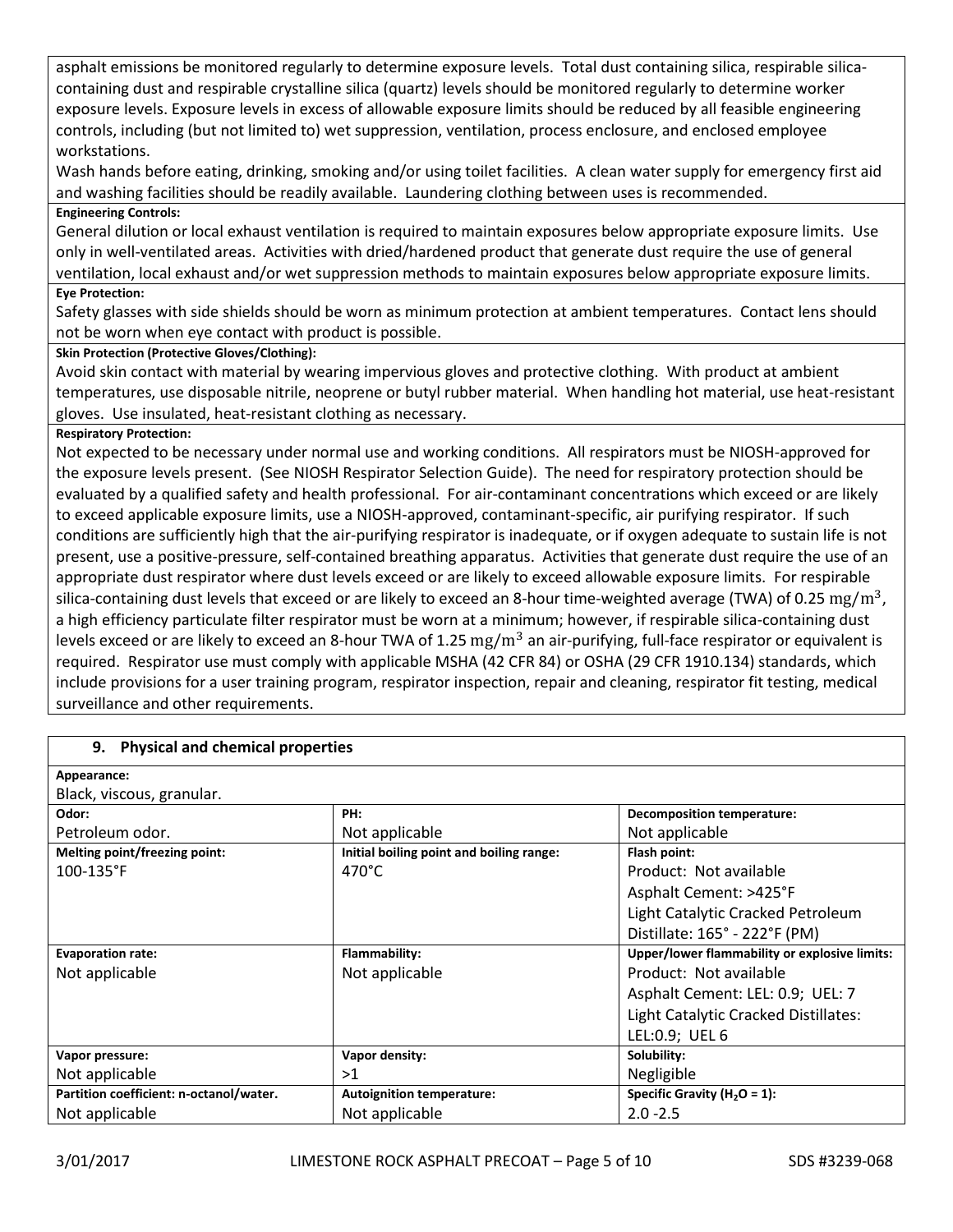# **10. Stability and reactivity**

**Reactivity:**

Not reactive under normal use. Contact with fluorine may cause burning or explosion. Adding water to hot asphalt presents an explosion hazard.

**Chemical stability:**

Stable under normal temperatures and pressures.

**Possibility of hazardous reactions:**

None under normal use. Keep away from direct flame/ignition sources.

**Conditions to avoid (e.g., static discharge, shock or vibration):**

Keep away from direct flame/ignition sources. Contact with incompatible materials should be avoided (see below). See Sections 5, 6 and 7 for additional information.

#### **Incompatible materials:**

Strong oxidizers may react with hydrocarbons. Contact with fluorine may cause burning or explosion. Adding water to hot asphalt presents an explosion hazard.

Silica ignites on contact with fluorine and is incompatible with acids, aluminum, ammonium salts and magnesium. Silica reacts violently with powerful oxidizing agents such as fluorine, boron trifluoride, chlorine trifluoride, manganese trifluoride, and oxygen difluoride yielding possible fire and/or explosions. Silica dissolves readily in hydrofluoric acid producing a corrosive gas – silicon tetrafluoride.

**Hazardous decomposition products:**

Carbon monoxide and other compounds (such as amines, ammonia, nitrogen dioxide, sulfur dioxide, ozone, hydrogen sulfide, and various hydrocarbons) may be released by thermal decomposition. Hazardous vapors can collect in enclosed vessels or areas if not properly ventilated. If hydrogen sulfide is present, the flammable limits range from 4.3 to 45.5% by volume and its presence may promote the formation of pyrophoric (spontaneously igniting) iron compounds (See 29 CFR 1910.146). Silica-containing respirable dust particles can be generated. When heated, quartz is slowly transformed into tridymite (above 860°C/1580°F) and cristobalite (above 1470°C/2678°F). Both tridymite and cristobalite are other forms of crystalline silica and are considered more fibrogenic to the lungs than quartz.

# **11. Toxicological information**

**Primary Routes of Exposure:**

Inhalation and contact with the eyes and skin.

**Symptoms related to the physical, chemical, toxicological characteristics Inhalation:**

Dusts may irritate the nose, throat and respiratory tract by mechanical abrasion. Coughing sneezing and shortness of breath may occur. Symptoms of silicosis may include (but are not limited to) shortness of breath, difficulty breathing with or without exertion; coughing; diminished work capacity; diminished chest expansion; reduction of lung volume; right heart enlargement and/or failure. Persons with silicosis have an increased risk of pulmonary tuberculosis infection. Contains or may release hydrogen sulfide (H<sub>2</sub>S) gas when heated. Exposure to H<sub>2</sub>S concentrations above the permissible exposure limit causes irritation of the mucous membranes, headache, dizziness, vomiting, coughing, nasal discharge and pulmonary edema. At levels between 500 and 700 ppm, respiratory paralysis, loss of consciousness and possibly death can occur within 30 to 60 minutes. Exposure to higher concentrations can result in immediate death. Repeated exposure to low levels may also cause eye effects including conjunctivitis and corneal injury. There is no evidence that  $H_2S$  will accumulate in the body tissue after repeated overexposure.

Fumes, mists or vapors may cause respiratory irritation. Contains or may release hydrogen sulfide gas ( $H_2S$ ), which may accumulate in confined spaces.  $H_2S$  fumes and vapors may be harmful or fatal if inhaled.

Breathing silica containing dust for prolonged periods in the workplace can cause lung damage and lung disease called silicosis. Several scientific organizations have classified crystalline silica as causing lung cancer in humans. Silicosis and lung cancer can result in permanent injury or death.

**Eye Contact:**

Dust particles can scratch the eye causing tearing, redness, a stinging or burning feeling, or swelling of the eyes with blurred vision.

Direct contact with hot material can cause severe thermal burns. Hardened material may scratch the eye causing tearing, redness and a stinging sensation. Fumes, vapors or mists may be irritating.

#### **Skin Contact:**

Dust particles can scratch and irritate the skin with redness, an itching or burning feeling, swelling of the skin, and/or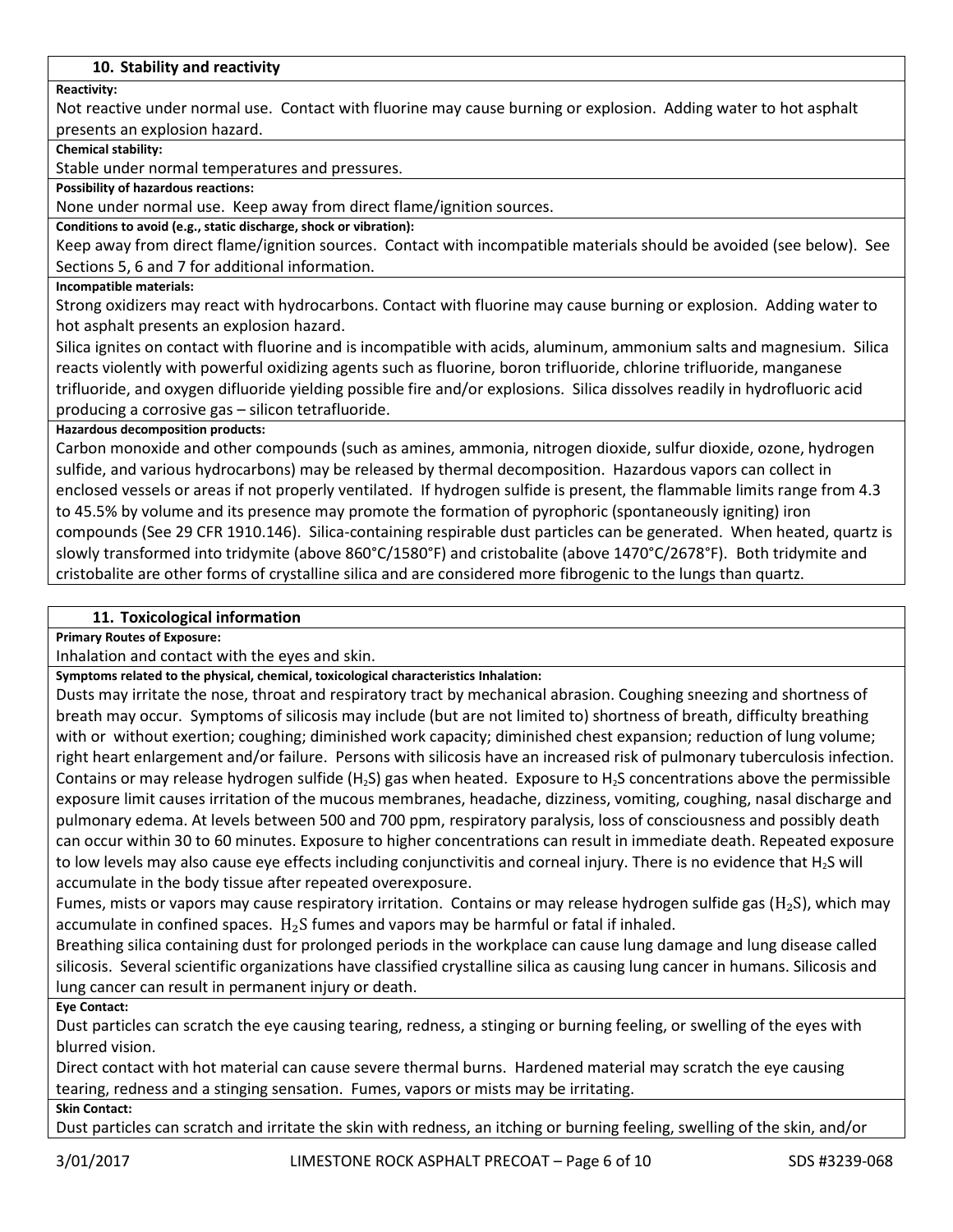rash. Repeated or prolonged exposure may result in absorption of component petroleum distillates. **Ingestion:**

Asphalt has a low toxicity when ingested; however, chewing and swallowing asphalt may cause gastrointestinal effects. Gastric masses (Bezoars) and stomach (pyloric) obstructions have been reported in individuals who have chewed and swallowed asphalt. Aspiration of product into lungs may occur when vomiting, and may result in pulmonary edema and/or chemical pneumonia.

# **Medical Conditions Aggravated by Exposure:**

Pre-existing medical conditions that may be aggravated by exposure include disorders of the eye, skin and/or lung (including asthma and/or other breathing disorders).

**Delayed and immediate effects and also chronic effects from short- and long-term exposure:**

Prolonged and repeated exposure to asphalt may cause skin disorders such as dermatitis, folliculitis, and acne-like lesions, or more rarely, pigmentation of the skin. Chronic inhalation of high concentrations of asphalt emissions may cause chronic bronchitis and pneumonitis (inflammation of the lungs). In mice, there was damage to the lungs, including bronchitis, pneumonitis, and abscess formation. Guinea pigs and rats showed pneumonitis, peribronchial adenomatosis, and some squamous cell metaplasia.

This material contains heavy vacuum distillates/aromatic extract oils. Repeated dermal application of these oils to experimental animals has been reported to cause skin disorders, effects on the adrenals, bone marrow, liver, lymph nodes, kidney, stomach and thymus liver, thymus and blood forming organs, as well as fetal death and birth defects. Repeated exposure to low levels of  $H_2S$  may cause eye effects including conjunctivitis and corneal injury. There is no evidence that  $H_2S$  will accumulate in the body tissue.

Contains or may release hydrogen sulfide  $H_2S$  gas. Exposure to H2S concentrations above the permissible exposure limit causes irritation of the mucous membranes, headache, dizziness, vomiting, coughing, nasal discharge and pulmonary edema. At levels between 500 and 700 ppm, respiratory paralysis, loss of consciousness and possible death can occur within 30 to 60 minutes. Exposure to higher concentrations can result in immediate death. Repeated exposure to low levels may also cause eye effects including conjunctivitis and corneal injury. There is no evidence that  $H_2S$  will accumulate in the body tissue after repeated overexposure.

# **The following information applies to the dried product if it is subjected to mechanical forces (such as demolition or asphalt recycling work), which may generate crystalline silica-containing dust particles:**

Prolonged overexposure to respirable dusts in excess of allowable exposure limits can cause inflammation of the lungs leading to possible fibrotic changes, a medical condition known as pneumoconiosis.

Prolonged and repeated overexposure to high levels of respirable crystalline silica-containing dust may cause a chronic form of silicosis, an incurable lung disease that may result in permanent lung damage or death. Chronic silicosis generally occurs after 10 years or more of overexposure; a more accelerated type of silicosis may occur between 5 and 10 years of higher levels of prolonged and repeated overexposure. In early stages of silicosis, not all individuals will exhibit symptoms (signs) of the disease. However, silicosis can be progressive, and symptoms can appear at any time, even years after exposure has ceased.

Repeated overexposures to very high levels of respirable crystalline silica for periods as short as six months may cause acute silicosis. Acute silicosis is a rapidly progressive, incurable lung disease that is typically fatal. Symptoms include (but are not limited to): shortness of breath, cough, fever, weight loss, and chest pain.

Respirable dust containing newly broken crystalline silica particles has been shown to be more hazardous to animals in laboratory tests than respirable dust containing older crystalline silica particles of similar size. Respirable crystalline silica particles which had aged for sixty days or more showed less lung injury in animals than equal exposures to respirable dust containing newly broken particles of respirable crystalline silica.

There are reports in the literature suggesting that excessive respirable crystalline silica exposure may be associated with autoimmune disorders and other adverse health effects involving the kidney. In particular, the incidence of scleroderma (thickening of the skin caused by swelling and thickening of fibrous tissue) appears to be higher in silicotic individuals. To date, the evidence does not conclusively determine a causal relationship between silica exposure and these adverse health effects.

# **Carcinogenicity:**

Skin application of asphalt fume condensate fractions caused skin tumors in laboratory mice. When asphalt was dissolved or mixed with a solvent prior to exposing laboratory animals, the carcinogenicity results were weakly positive. The causal agent is thought to be 4 to 6 ring polycyclic aromatic compounds (PAH). Trace amounts of these materials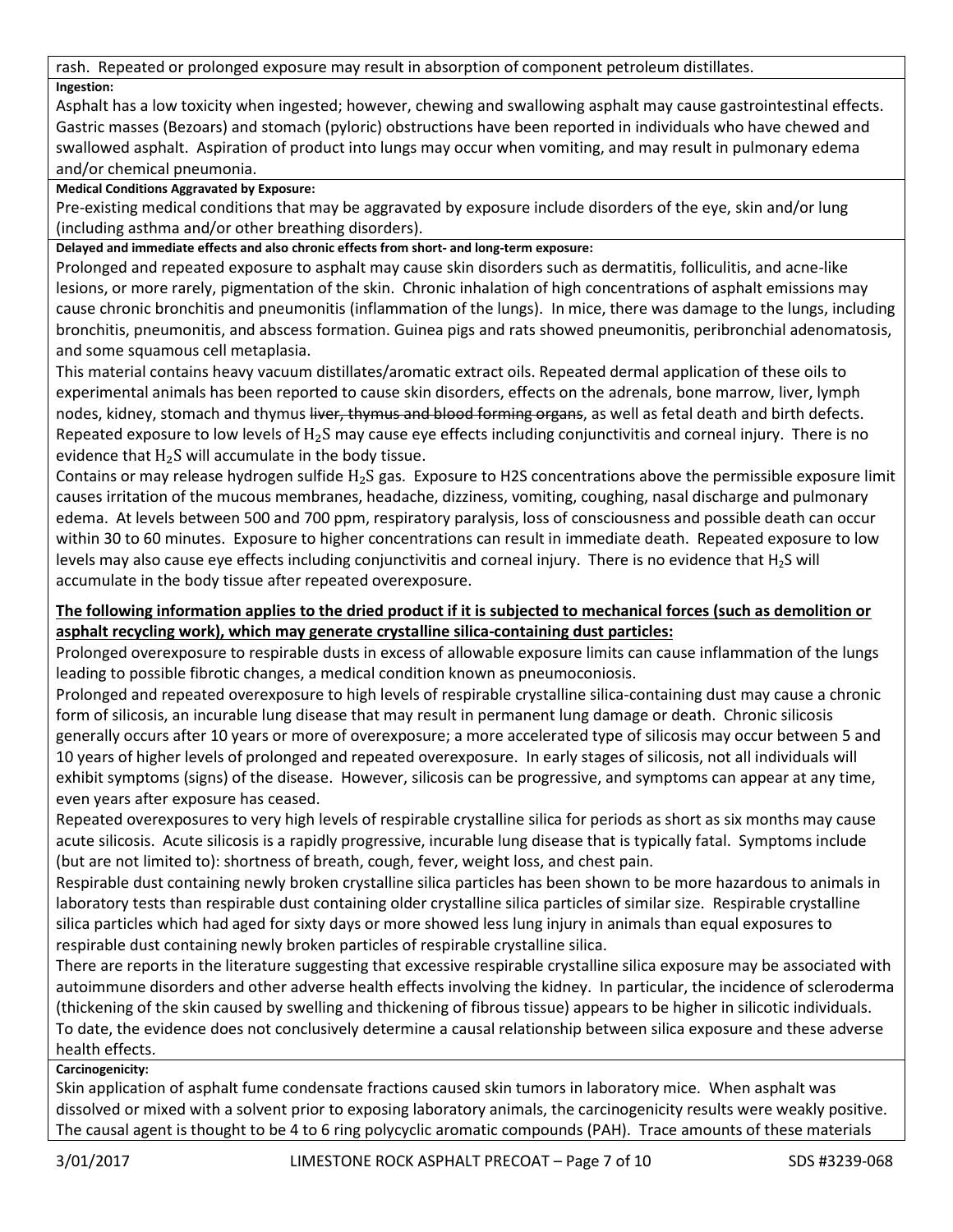may be present in asphalts and can be generated upon excessive heating. Some PAHs have been identified as causing carcinogenic and reproductive effects. Currently, epidemiological evidence does not support a link between asphalt exposure and human skin cancer.

Repeated breathing of asphalt emissions has not resulted in a carcinogenic response in laboratory animal testing. Although epidemiological studies on asphalt workers have suggested a possible link between asphalt fumes and certain types of cancer, confounding factors such as smoking and concomitant exposure to other agents in the workplace may have influenced the results of these studies. Asphalt is not listed as a carcinogen by the National Toxicology Program (NTP) or the Occupational Safety and Health Administration (OSHA).

IARC states that there is sufficient evidence that extracts (asphalts dissolved in hydrocarbon solvents) are carcinogenic to laboratory animals and recently the agency determined that occupational exposures to oxidized asphalt and their emissions during roofing applications are "probably carcinogenic to humans" (Group 2A). They also determined that occupational exposures to hard asphalts and their emissions during mastic asphalt work and occupational exposures to straight – run asphalts and their emissions during paving operations are "possibly carcinogenic to humans" (Group 2B). This material contains heavy vacuum distillates/aromatic extract oils. IARC has determined that there is sufficient evidence in experimental animals for their carcinogenicity, and has classified these oils as Group 1, or human carcinogens.

The following information applies to the dried product if it is subjected to mechanical forces (such as demolition or asphalt recycling work), which may generate crystalline silica-containing dust particles:

Epidemiology studies on the association between respirable crystalline silica exposure and lung cancer have had both positive and negative results. There is some speculation that the source, type, and level of exposure of respirable crystalline silica may play a role. Studies of persons with silicosis indicate an increased risk of developing lung cancer, a risk that increases with the level and duration of exposure. It is not clear whether lung cancer develops in non-silicotic patients. Several studies of silicotics do not account for lung cancer confounders, especially smoking, which have been shown to increase the risk of developing lung disorders, including emphysema and lung cancer.

In October 1996, an IARC Working Group designated respirable crystalline silica as carcinogenic (Group 1). In 2012, an IARC Working Group re-affirmed that inhalation of crystalline silica was a known human carcinogen. The NTP's Report on Carcinogens, 9th edition, lists respirable crystalline silica as a "known human carcinogen." In the year 2000, the American Conference of Governmental Industrial Hygienists (ACGIH) listed respirable crystalline silica (quartz) as a suspected human carcinogen (A-2). These classifications are based on sufficient evidence of carcinogenicity in certain experimental animals and on selected epidemiological studies of workers exposed to respirable crystalline silica.

**Additional information on toxicological-effects:**

**Acute toxicity:** Not classified.

No specific data on product. Based on components, not expected to be classified for acute toxicity.

Asphalt:

Asphalt Oral, rat: LD50>5-5000 mg/kg Acute Dermal, rat: LD 50>2000 mg/kg

**Skin corrosion/irritation:** Not classified

**Serious eye damage/eye irritation:** Not classified

**Respiratory sensitization:** Not classified

**Skin sensitization:** May cause photosensitization (contact), but not classified as a skin sensitizer.

**Germ cell Mutagenicity:** Not classified

**Carcinogenicity:** May cause cancer (Inhalation).

**Reproductive toxicity:** Suspected of damaging the unborn child.

**Specific target organ toxicity - single exposure:** Not classified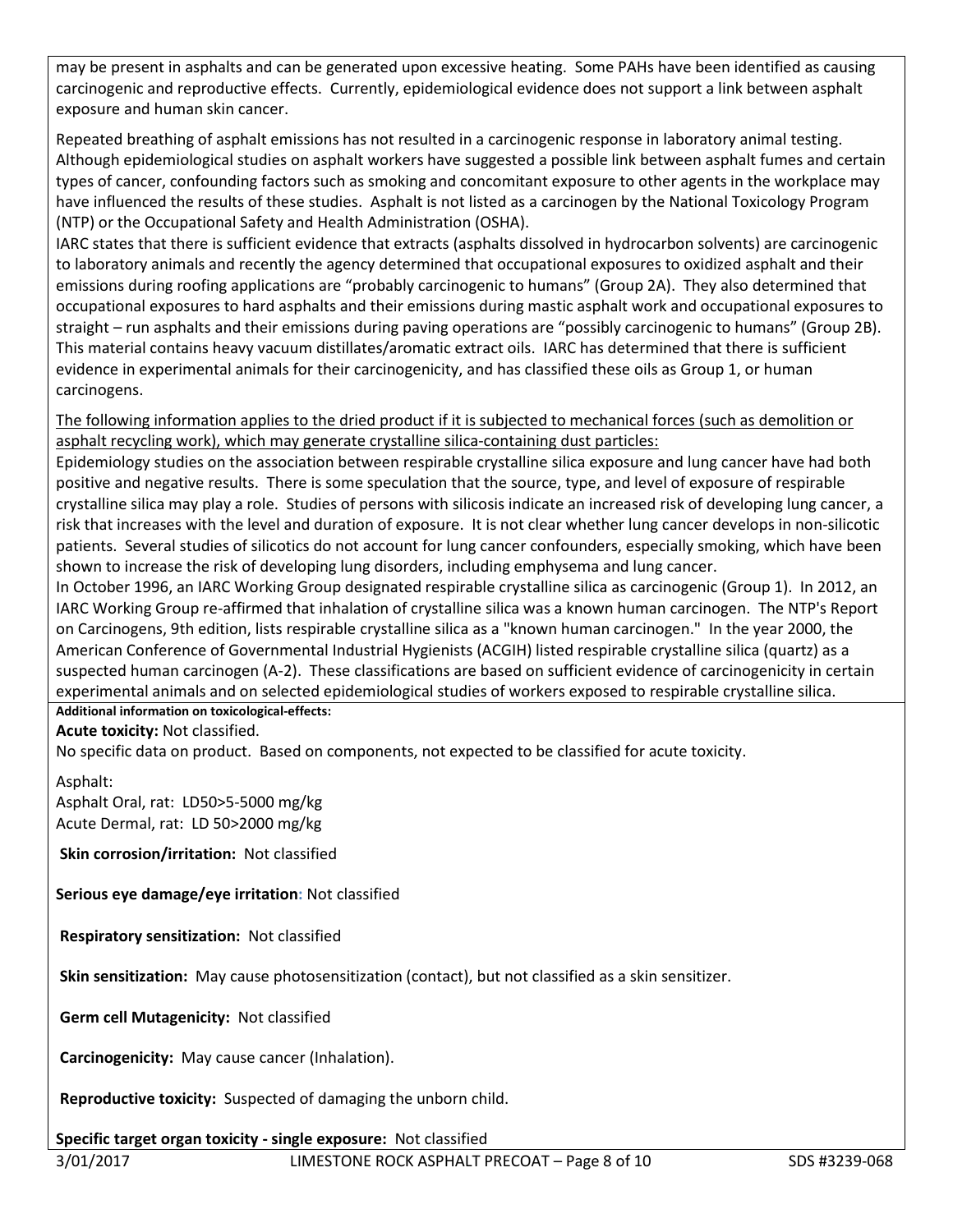**Specific target organ- toxicity – repeated exposure:** Causes damage to organs (lungs, respiratory system, adrenals, bone marrow, liver, lymph nodes, kidney, stomach and thymus) through prolonged or repeated exposure (inhalation)

**Aspiration toxicity:** Not classified (not applicable- solid material)

#### **12. Ecological information**

**Ecotoxicity (aquatic and terrestrial, where available):**

No specific data on this product. The asphalt component may cause damage to aquatic organisms. Large spills may cause damage to aquatic organisms through fouling of the shoreline.

**Persistence and degradability:**

Expected to be resistant to biodegradation.

**Bioaccumulative potential.**

Significant migration into the environment and bioaccumulation are unlikely.

**Mobility in soil.**

Not determined.

**Other adverse effects.**

Not determined.

#### **13. Disposal considerations**

**Safe handling and disposal of waste:**

Place contaminated materials in appropriate containers and dispose of in a manner consistent with applicable federal, state, and local regulations. Prevent from entering drainage, sewer systems, and unintended bodies of water. It is the responsibility of the user to determine, at the time of disposal, whether product meets criteria for hazardous waste. Product uses, transformations, mixture and processes, may render the resulting material hazardous.

#### **14. Transport information**

| <b>UN Number:</b>               |
|---------------------------------|
| Not regulated.                  |
| <b>UN Proper shipping name:</b> |
| Not regulated.                  |
| <b>Transport Hazard class:</b>  |
| Not applicable.                 |
| Packing group, if applicable:   |
| Not applicable.                 |
| Marine pollutant (Yes/No):      |
| Not applicable.                 |

#### **15. Regulatory information**

**Toxic Substances Control Act (TSCA):**

The components in this product are listed on the TSCA Inventory or are exempt.

**Comprehensive Environmental Response, Compensation and Liability Act (CERCLA):**

Releases of this material to water may be reportable to the National Response Center under the Comprehensive Environmental Response, Compensation, and Liability Act (CERCLA) or to state and local emergency planning committees under the Superfund Amendments and Reauthorization Act. (See Section 6)

**Superfund Amendments and Reauthorization Act of 1986 (SARA), Title III:**

Section 302 extremely hazardous substances:

None

Section 311/312 hazard categories:

Delayed Health

Section 313 reportable ingredients at or above de minimus concentrations:

None